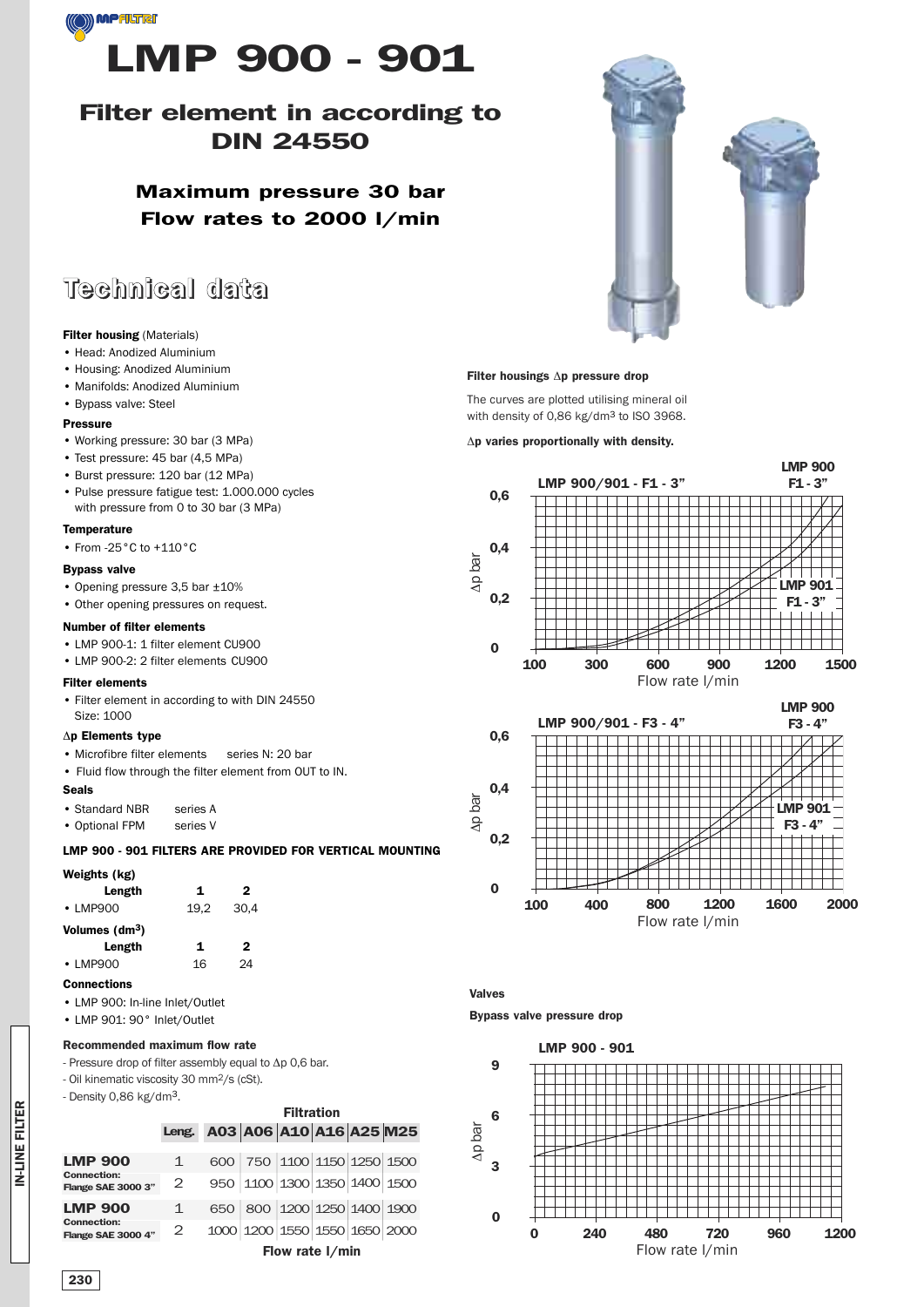### **LMP 900**

### **LMP 901**

# **LMP 900**

## **LMP 901**

**(length 1)**

**(length 1)**

**(length 2)**

**(length 2)**

















### **Option P02 for LMP 900 - 901**



LMP 900 - 901 filters are equipped with two 1000 size cartridges in compliance with DIN 24550 standard, connected by means of a removable coupling spigot.

**Coupling spigot**

### **Filter H mm LMP 900 - 901 (length 2)**

| וטווו  | . .<br>   |                 |  |  |  |  |
|--------|-----------|-----------------|--|--|--|--|
| Length | DI        | PN <sub>2</sub> |  |  |  |  |
|        | 13 $\cap$ | 800             |  |  |  |  |

### **Flange IN - OUT connections**

| Type           | <b>Size</b>         | Е<br>Depth 25 mm |
|----------------|---------------------|------------------|
| F1             | 3" SAE 3000 psi/M   | M <sub>16</sub>  |
| F <sub>2</sub> | 3" SAE 3000 psi/UNC | M <sub>16</sub>  |
| F <sub>3</sub> | 4" SAE 3000 psi/M   | 5/8" UNC         |
| F4             | 4" SAE 3000 psi/UNC | 5/8" UNC         |

| B | Indicator port<br>Plug T2 - A/F 30 |
|---|------------------------------------|
| C | Bypass valve<br>A/F 17             |
| D | Oil drain plug<br>G 1/2" - A/F 10  |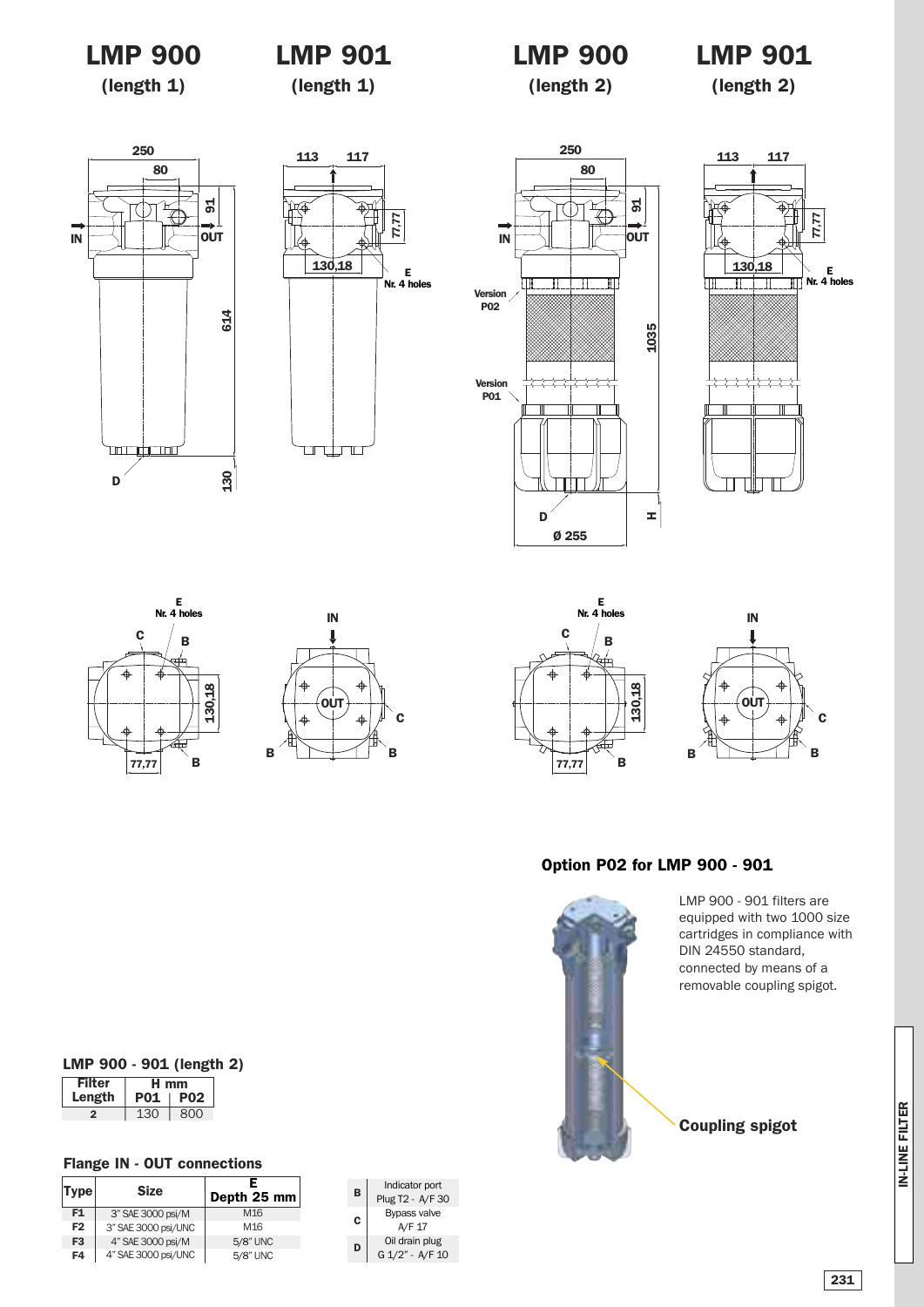# **Spare parts**

**LMP 900 - 901 Length 1**





|                |                           |                  | Q.tv                            | <b>FILTER Series</b><br>LMP 900 - 901 (length 1) LMP 900 - 901 (length 2) |                |                    |                              |  |  |
|----------------|---------------------------|------------------|---------------------------------|---------------------------------------------------------------------------|----------------|--------------------|------------------------------|--|--|
| <b>Item</b>    | <b>Description</b>        | <b>LMP 900-1</b> | LMP 900-2                       |                                                                           |                |                    |                              |  |  |
| 1              | Filter assembly           | 1                | 1                               | See order table                                                           |                |                    |                              |  |  |
| $\overline{2}$ | Filter element            | $\mathbf{1}$     | $\mathbf{2}$                    |                                                                           |                | See order table    |                              |  |  |
| 3              | Seal Kit                  | $\mathbf 1$      | $\mathbf{1}$                    | <b>NBR</b><br><b>FPM</b>                                                  |                | <b>NBR</b>         | <b>FPM</b>                   |  |  |
|                |                           |                  |                                 | 02050363                                                                  | 02050364       | 02050365           | 02050366                     |  |  |
| 3a             | Filter element O-Ring     | $\overline{2}$   | $\overline{4}$                  |                                                                           | 0-R 185        |                    | 0-R 185                      |  |  |
|                |                           |                  |                                 |                                                                           | Ø 89.69 x 5.33 |                    | Ø89.69 x 5.33                |  |  |
| 3 <sub>b</sub> |                           | $\mathbf{1}$     | $\overline{2}$                  | 0-R 6745<br>Ø 189.86 x 5.34                                               |                | O-R 6745           |                              |  |  |
|                | O-Ring for housing        |                  |                                 |                                                                           |                | Ø 189,86 x 5,34    |                              |  |  |
| 3 <sub>c</sub> | Seal                      | $\overline{2}$   | $\overline{2}$                  | 01030058<br>01030046<br>(HNBR)<br>(FPM)                                   |                | 01030058<br>(HNBR) | 01030046<br>(FPM)            |  |  |
| 3d             |                           | $\overline{2}$   | $\overline{2}$                  | 0-R 2050                                                                  |                |                    | 0-R 2050                     |  |  |
|                | O-Ring for indicator      |                  |                                 | Ø 12,42 x 1,78                                                            |                | Ø 12,42 x 1,78     |                              |  |  |
| 3 <sub>e</sub> | Bypass plug O-Ring        | $\mathbf{1}$     | $\mathbf{1}$                    |                                                                           | 0-R 3243       | 0-R 3243           |                              |  |  |
|                |                           |                  |                                 |                                                                           | Ø 61,6 x 2,62  | Ø 61,6 x 2,62      |                              |  |  |
| 3g             | Drain plug                | $\mathbf{1}$     | $G \frac{1}{2}$<br>$\mathbf{1}$ |                                                                           | with seal      |                    | $G \frac{1}{2}$<br>with seal |  |  |
| 4              | Indicator connection plug | 2                | $\mathbf{2}$                    | T <sub>2</sub> H                                                          | T2V            | T <sub>2</sub> H   | T2V                          |  |  |
| 5              | Housing spigot            | $\mathbf{1}$     | $\mathbf{1}$                    | 01044104                                                                  |                | 01044104           |                              |  |  |
| 6              | Coupling spigot           |                  | $\mathbf{1}$                    | 01044099                                                                  |                | 01044099           |                              |  |  |

**232**